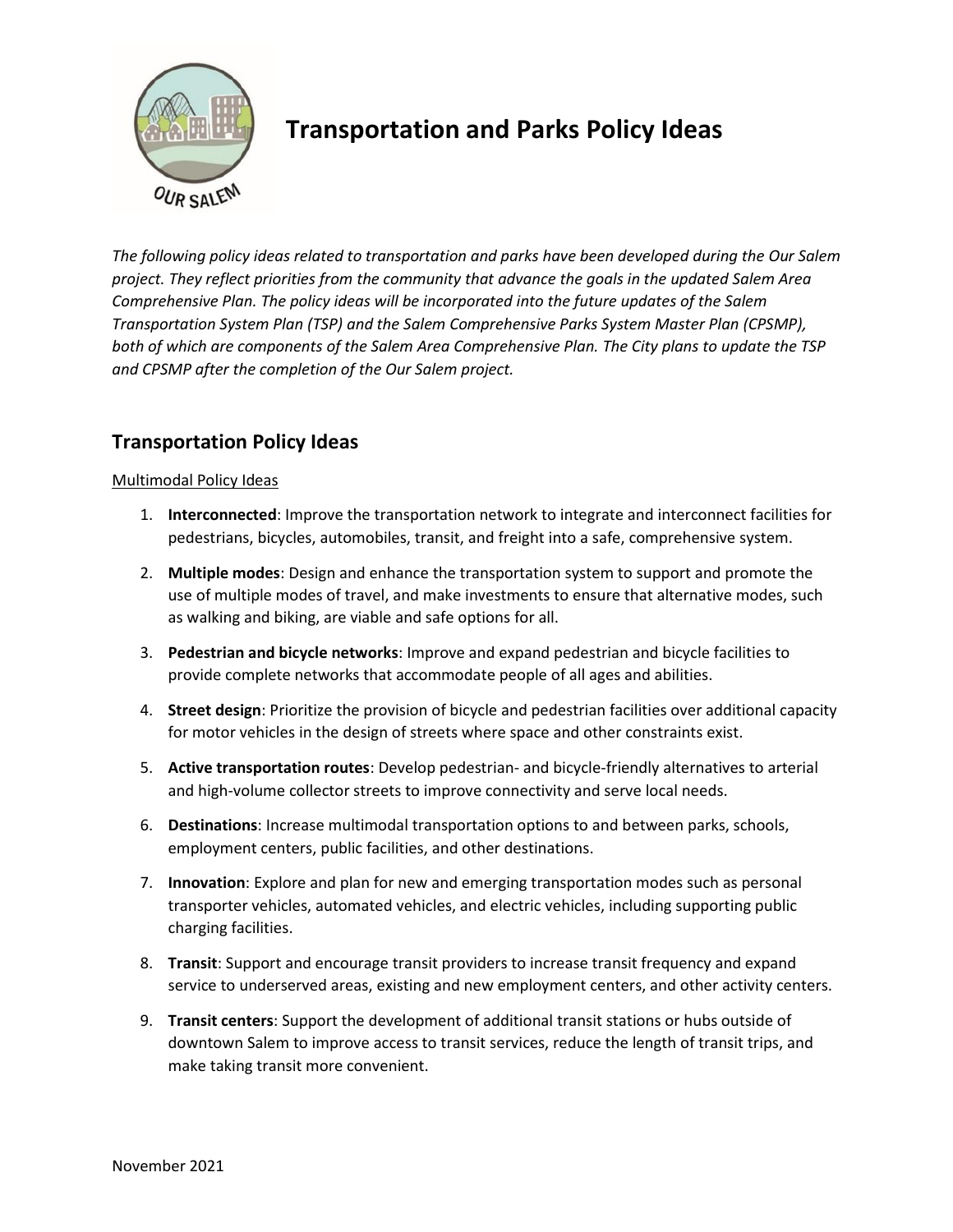10. **Regional access**: Support efforts to improve vehicle and transit connectivity to areas outside of the Salem Urban Area for the movement of goods and people.

#### Safety and Accessibility Policy Ideas

- 1. **Pedestrian safety:** Improve pedestrian safety throughout the Salem Urban Area, particularly to and near schools, parks, and transit stops, by building or improving infrastructure and providing separation from vehicular traffic where practical.
- 2. **Bicycle safety:** Improve bicycle safety throughout the Salem Urban Area by designing facilities for bicyclists of all abilities, including separated bike facilities on arterials and connecting bike routes on lower-volume, lower-speed streets.
- 3. **Accessibility:** Improve sidewalks and other transportation facilities to provide safe and convenient access for those with mobility devices or those who need accommodations under the Americans with Disabilities Act.
- 4. **Safety education:** Collaborate with local and regional partners to educate the traveling public on safety for all modes of travel.
- 5. **Traffic calming:** Slow traffic in residential neighborhoods and in areas with high pedestrian traffic through appropriate traffic calming measures such as narrower streets and speed humps.
- 6. **Rail crossing safety**: The City shall ensure that improvements to rail crossings are designed to maximize safety for all users.
- 7. **Hazardous materials:** Safe routing of hazardous materials within Salem shall be consistent with state and federal guidelines.
- 8. **Resiliency:** Improve and build transportation infrastructure in coordination with emergency responders to increase transportation resiliency, align with emergency plans, and reduce risks to people in the case of seismic events and other natural hazards.

#### Efficiency and Performance Policy Ideas

- 1. **Street connectivity:** Maximize street connectivity to reduce the lengths of trips and increase opportunities for people to walk and bike.
- 2. **Congestion:** Manage and improve the transportation system to relieve congestion and provide for the efficient movement of people, including across the Willamette River.
- 3. **Economy:** Design the transportation system to provide for the efficient, safe, and reliable movement of goods and services within and through the Salem Urban Area to support businesses and the economy.
- 4. **Transportation system management:** Prioritize management techniques and facility improvements that maximize the operational performance of the transportation system.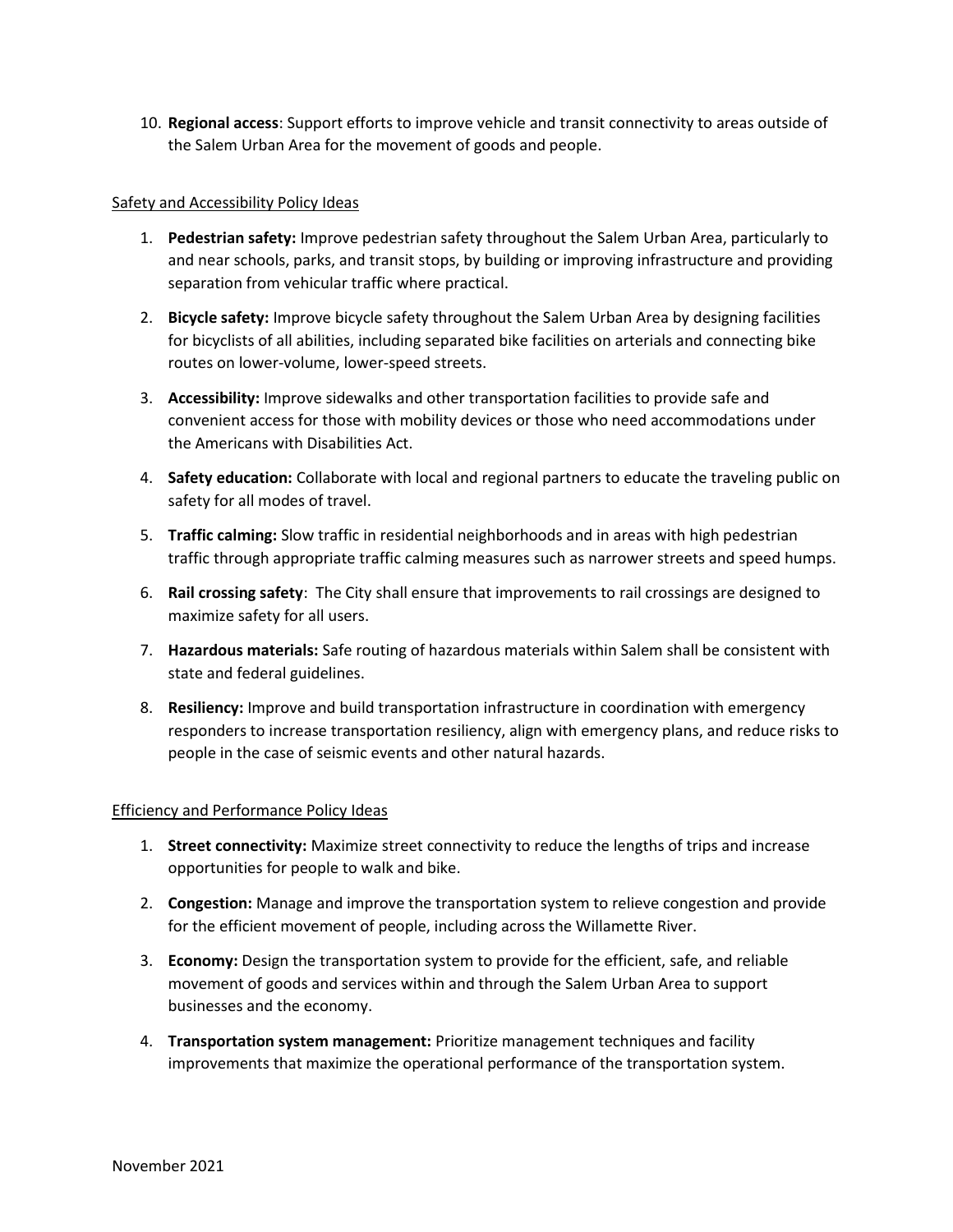- 5. **Curbside management:** Seek to inventory, optimize, allocate, and manage curb space to maximize mobility and access for a wide variety of curb demands.
- 6. **Transportation system preservation:** Prioritize maintenance to protect investments that have been made to transportation infrastructure.
- 7. **Downtown:** Expand transportation options and multimodal connections to, through, and around downtown Salem to promote efficient travel by multiple modes of transportation.
- 8. **Interjurisdictional coordination:** Coordinate with state and regional agencies to plan transportation improvements to streets that cross jurisdictions or serve as regional corridors, including those located along and around the edges of the Salem Urban Area.
- 9. **Emerging performance measurements:** Explore the feasibility and applicability of emerging methods of measuring and evaluating transportation system performance and safety.
- 10. **Emerging user technology:** Support the use of emerging user technologies to improve the overall efficiency and safety of the transportation system. [Emerging user technologies include items such as personal transport vehicles, gig economy ride sharing services, smart cars, and transportation-related smartphone apps.]

#### Livability Policy Ideas:

- 1. **Impacts:** Distribute benefits and burdens of the transportation system equitably and mitigate or minimize any negative impacts transportation improvements may have on lowincome populations, communities of color, and other underserved communities.
- 2. **Placemaking:** Promote placemaking in the design of the transportation system by incorporating streetscape amenities that support pedestrian use where appropriate and by coordinating with adjacent land uses.
- 3. **Public health:** Promote positive health outcomes by increasing opportunities for people to walk or bike to meet their daily needs and by reducing environmental impacts like pollution.
- 4. **Noise mitigation:** Consider noise mitigation measures in the design and redesign of arterial streets immediately adjacent to residential development.

#### Parking Policy Ideas:

- 1. **Context-sensitive standards:** Establish and maintain parking requirements for bicycles and vehicles that are context sensitive and that allow for reductions in appropriate locations such as areas with frequent transit service.
- 2. **Flexibility:** Minimize the amount of land solely dedicated to surface parking by lowering parking minimums and providing flexibility in how parking requirements are met.
- 3. **Neighborhoods:** Prohibit the development of new standalone surface parking lots in residential neighborhoods and encourage redevelopment of existing standalone surface parking lots.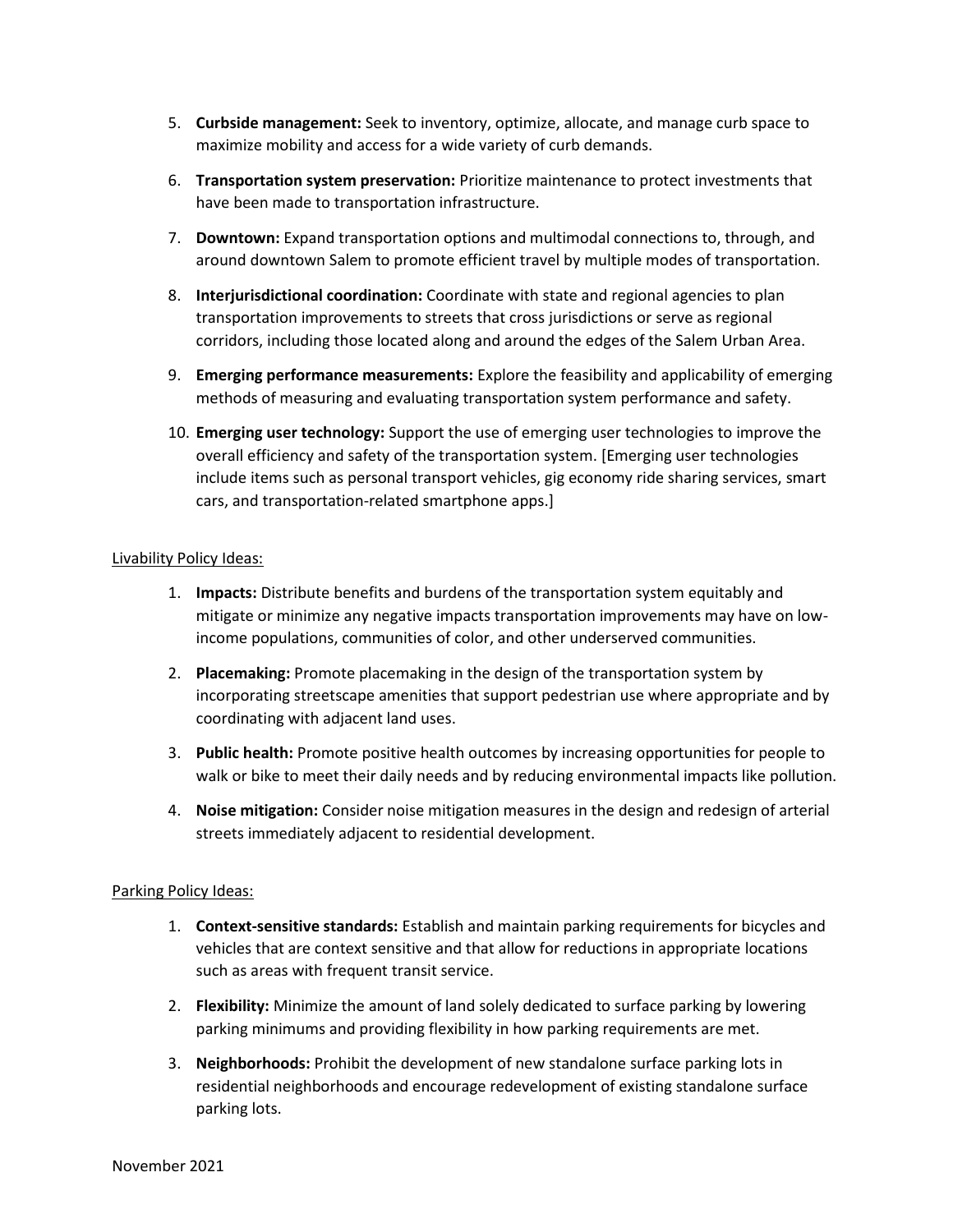4. **Sustainable design:** Encourage new or improved surface parking lots to incorporate sustainable design features such as permeable pavement, bioswales, and other green infrastructure such as shade trees.

#### Greenhouse Gas Emissions Reduction Policy Ideas:

- 1. **Single-occupancy vehicles:** Decrease reliance on single-occupancy vehicles as the dominant means of travel by ensuring that other modes are viable and convenient travel options.
- 2. **Transportation demand management:** Identify and enhance transportation demand management programs and commuting options that reduce congestion.
- 3. **System efficiency:** Prioritize the implementation of transportation demand management measures, enhanced transit service, and the provision of bicycle and pedestrian facilities to accommodate travel demand and relieve congestion in a travel corridor before widening roads.

### **Parks and Recreation Policy Ideas**

#### Opportunity Policy Ideas:

- 1. **Network:** Expand and maintain a comprehensive network of parks and recreational facilities to serve the growing population in the Salem Urban Area.
- 2. **Equity:** Provide an equitable distribution of parks in the Salem Urban Area and prioritize park acquisition and development in underserved areas.
- 3. **Diversity:** Provide an array of different types of parks and recreational facilities to meet the needs of people of all ages and abilities, including co-locating intergenerational amenities in the same park.
- 4. **Innovation:** Pursue pocket parks and other innovative options as a new park types and expand the number of natural areas and linear parks to meet new and changing recreational needs in the community.
- 5. **Existing parks:** Maintain and reinvest in existing parks to ensure they are safe, high-quality facilities with up-to-date amenities, thereby extending their useful lives, improving operating efficiencies, and enhancing the quality of services.
- 6. **Prioritization metrics:** Use measurable criteria, including the age and condition of existing parks, park capacity and recreational value relative to surrounding population density, and walking, bicycling, and transit accessibility to prioritize future capital investments.
- 7. **Active recreation:** Expand active recreational opportunities such as programmed spaces in parks and indoor recreation facilities to promote public health, wellness, and play.
- 8. **Trails:** Expand the network of trails throughout the Salem Urban Area to connect open spaces, improve access, and provide recreational opportunities.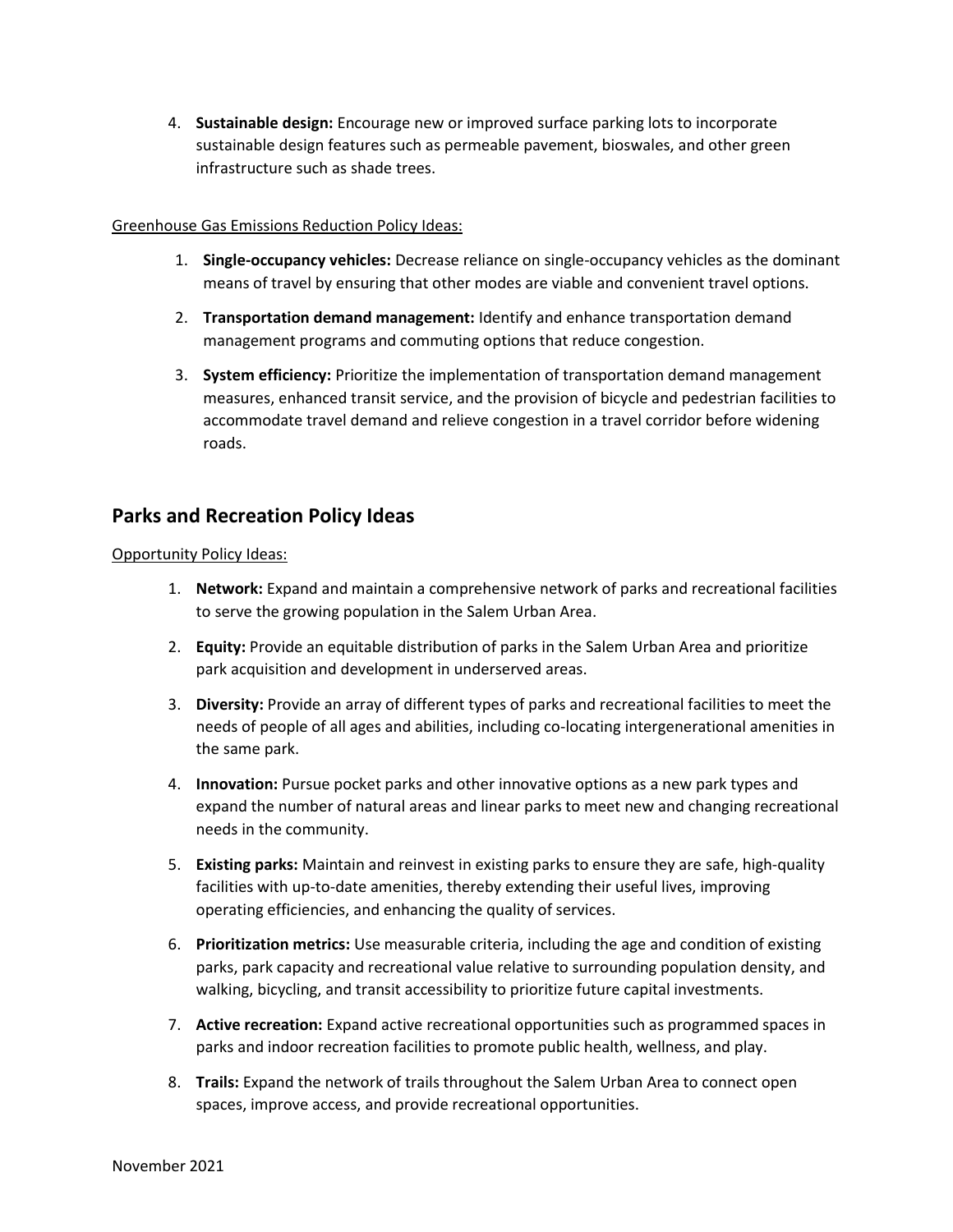- 9. **Natural open space:** Preserve and increase access to natural open spaces to provide passive recreation opportunities and help protect the environment.
- 10. **River:** Promote the Willamette River as a recreational asset by expanding or enhancing Riverfront Park, Wallace Marine Park, and Minto-Brown Island Park and by facilitating a riverside trail and river access points.
- 11. **Land:** Coordinate with developers and property owners to find opportunities to acquire properties for future parks through land purchases, donations, incentives, or other ways.
- 12. **Park rangers:** Expand the Park Ranger Program to all parks to protect resources, foster awareness and stewardship, and provide public safety.

#### Connectivity and Access Policy Ideas:

- 1. **Park access:** Strive for all residents to have 10-20-30 minute access through a 10-minute walk to a neighborhood park, 20-minute bike ride to a community park, and 30-minute transit ride to an urban park or facility.
- 2. **Universal design:** Design parks and recreation facilities for universal access and multigenerational uses to encourage participation and inclusive play by residents of all abilities and ages.
- 3. **Pedestrian access:** Improve access to parks, open spaces, and recreational facilities by installing or improving pedestrian infrastructure such as pedestrian crossings and accommodations for people with disabilities.
- 4. **Active transportation:** Provide connections between networks of off-street trails and onstreet bicycle and pedestrian facilities to increase active transportation and recreational opportunities.
- 5. **River access and trails** Enhance Salem's system of river access points and riverside trails and strengthen active transportation connections between neighborhoods and the river.
- 6. **Transit access:** Promote transit access to recreational facilities by locating them in areas accessible by transit.
- 7. **Proximity to employment:** Encourage private industry to provide recreation opportunities and facilities for employees in employment areas.
- 8. **Development:** Encourage residential developments such as multifamily housing projects and subdivisions to incorporate dedicated open space to improve access for residents.
- 9. **Coordination:** Coordinate with businesses, property owners, institutions, and community organizations to increase public access to recreational facilities or open spaces that are not publicly owned.
- 10. **Equitable programing:** Encourage underserved populations to join programs and activities by offering needs-based assistance, translation services and transportation when possible.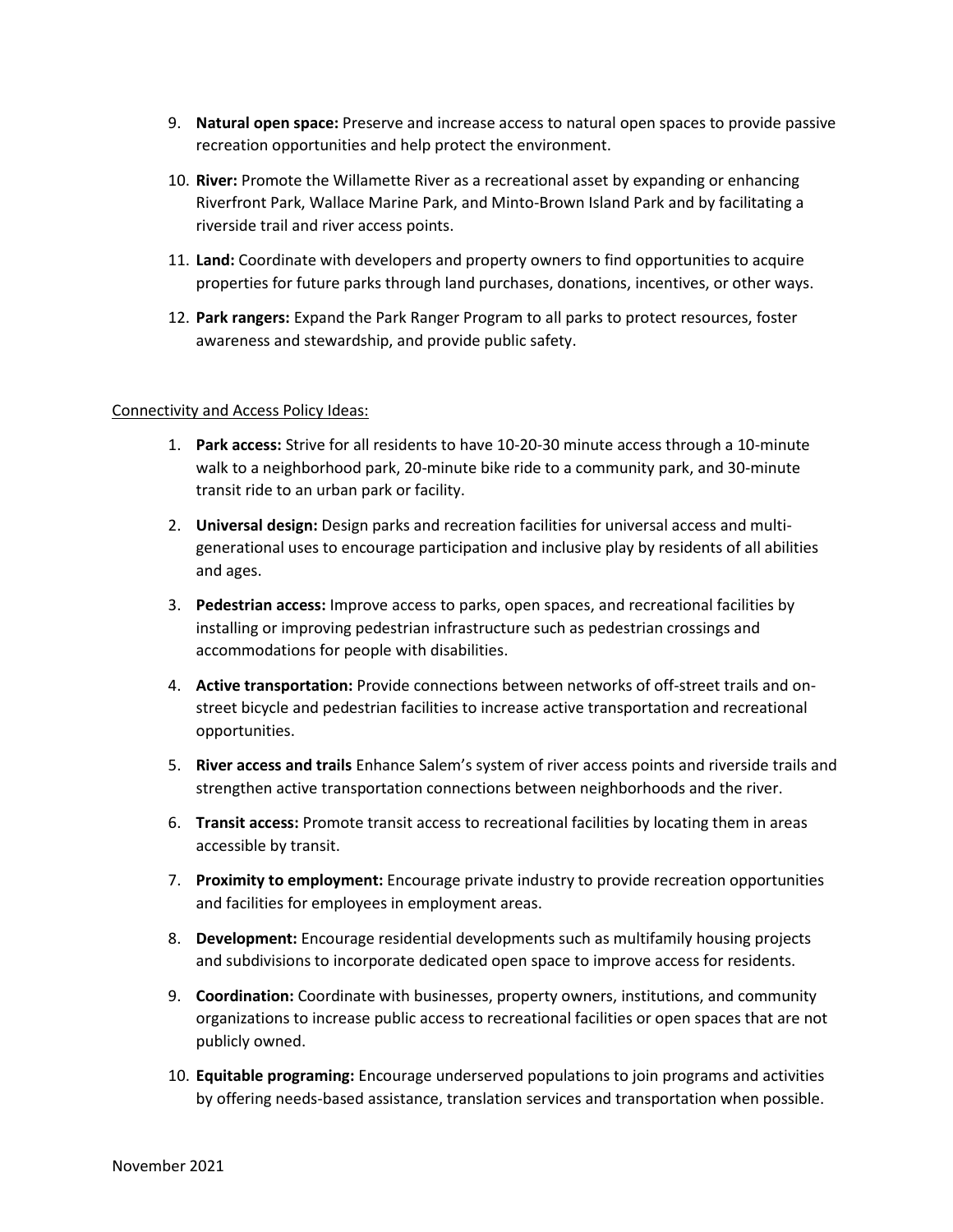#### Community and Culture Policy Ideas:

- 1. **Multipurpose parks:** Facilitate opportunities to use parks for multiple purposes that benefit the community, including educational space, flood mitigation, tree canopy, and community gardens.
- 2. **Programming:** Promote positive activity in parks by increasing recreational amenities, scheduled programming, pop-up and community events, festivals, interactive features, and space for shared activities.
- 3. **Visibility:** Increase community visibility and awareness of parks through signage, wayfinding, and other techniques.
- 4. **Safety:** Enhance the safety and enjoyability of parks by incorporating strategies of Crime Prevention Through Environmental Design, as well as signage and other features.
- 5. **Specialized recreational facilities:** Establish and manage specialized facilities within the park system that take advantage of land assets and that respond to diverse, basic, and emerging recreational needs.
- 6. **Culture:** Provide places in parks to celebrate the cultural heritage, diversity, and identity of surrounding neighborhoods, including opportunities for local art.
- 7. **Incorporation of art:** Coordinate with the Salem Public Art Commission during the predesign and design phases for new and renovated parks for the incorporation of pop-up, temporary, and/or permanent art.
- 8. **Gathering space:** Provide community gathering spaces in covered areas in parks and other public spaces and facilities.

#### Climate Policy Ideas:

- 1. **Ecological preservation and restoration:** Incorporate the preservation and restoration of wetland, riparian, and upland wildlife habitats to safeguard sensitive environmental areas and wildlife corridors when designing and developing recreation opportunities.
- 2. **Eco-conscious management:** Integrate the development, operation, and maintenance of indoor and outdoor recreation opportunities to reduce energy, water, and chemical use, and support a wide variety of species.
- 3. **Natural resources:** Support the use of native or climate adaptive plant species in city parks.
- 4. **Trees:** When feasible, plant trees in parks to provide carbon sequestration, shade benefits, urban heat island relief, air quality benefits, and green space to support Climate Action Plan and Community Forestry Strategic Plan goals.